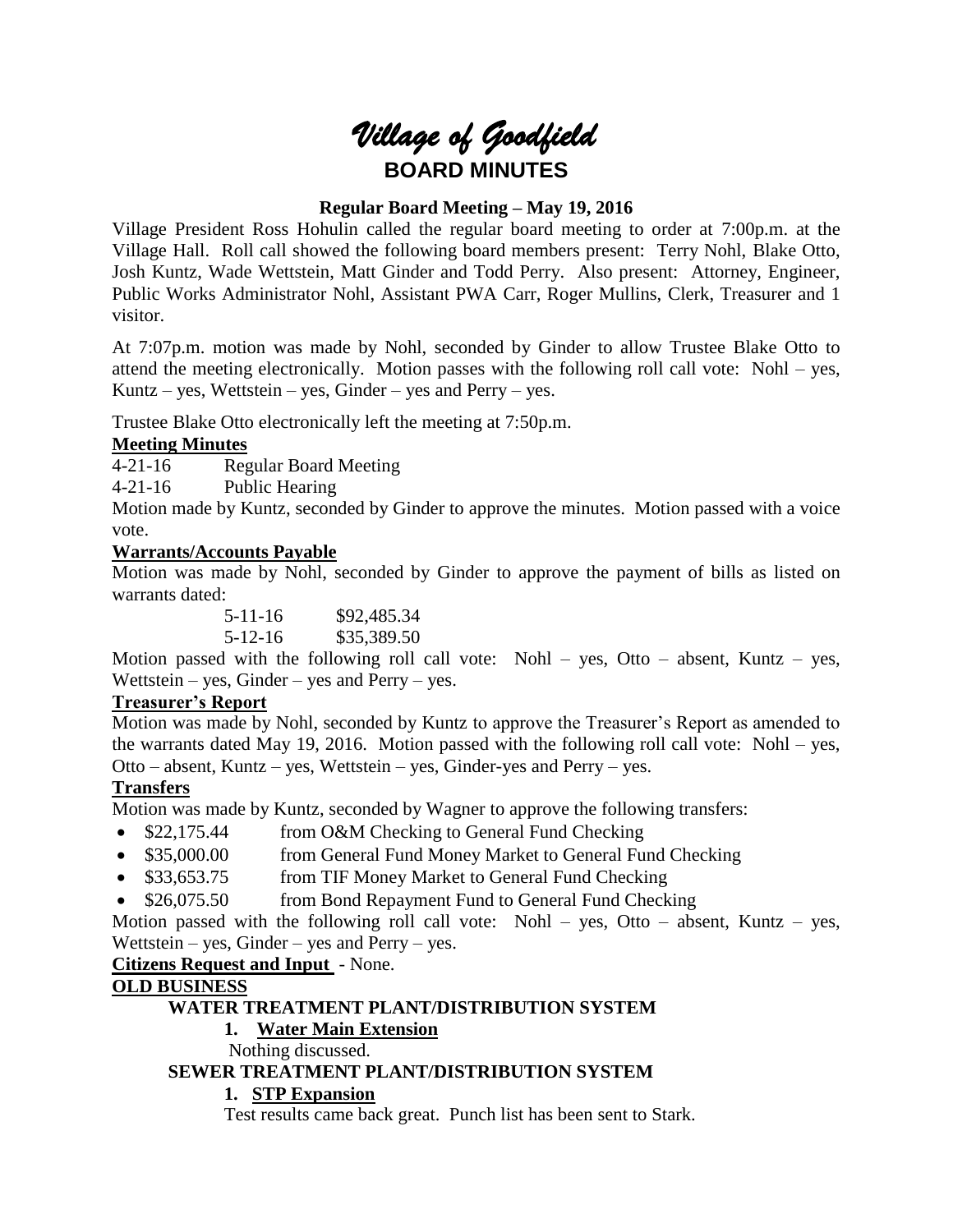#### **2. Trunk Sewer Improvements – Clearing Brush - Easements** Nothing discussed.

**Payment of outstanding invoices upon request of Village Engineer**

There were no outstanding invoices.

#### **Goodfield Business Park**

Nothing discussed.

#### **Possible Annexation**

Nothing discussed.

### **East Robinson Street – Right of Way**

Right of Way Dedications are almost completed. This will go out for bids.

#### **Skybeam (DTN) Agreement**

Nothing discussed.

**Surplus Equipment**

Nothing discussed.

### **Rte. 117 Sanitary Sewer Service**

Permits are at EPA & IDOT. Before the Village will proceed with project we need a letter of intent from Scott Leman.

### **2016 Street Repairs**

Nothing discussed.

### **Franchise Agreement MTCO**

Attorney Ierulli made a few minor changes requested by MTCO.

# **Building Permit #622 Expired**

The Village received a letter from Mr. Wever's attorney attempting to resolve the Building Permit issues between the Village of Goodfield and Chip Energy. William Shay, Paul Wever's attorney, proposed the following solution:

- 1. Village issues another permit to Chip Energy for the facility effective for one year beginning March 20, 2016.
- 2. The fee would be based on the \$8,000 the Village has stated it is imposing, but will be paid on a monthly basis only until the project passes final inspection.
- 3. The fee payment schedule would be based on a 10-month schedule starting in May of  $2016$  with payment due on the  $20<sup>th</sup>$  of each month.
- 4. The fee amount increases after each of the first five months to encourage Chip Energy to finish the project.

Specifically, the fee schedule would be structured as follows:

| Month | Fee Amount | <b>Cumulative Fees</b> |
|-------|------------|------------------------|
|       | \$200      | \$200                  |
| 2     | \$400      | \$600                  |
| 3     | \$600      | \$1,200                |
| 4     | \$800      | \$2,000                |
| 5     | \$1,000    | \$3,000                |
| 6     | \$1,000    | \$4,000                |
| 7     | \$1,000    | \$5,000                |
| 8     | \$1,000    | \$6,000                |
| 9     | \$1,000    | \$7,000                |
| 10    | \$1,000    | \$8,000                |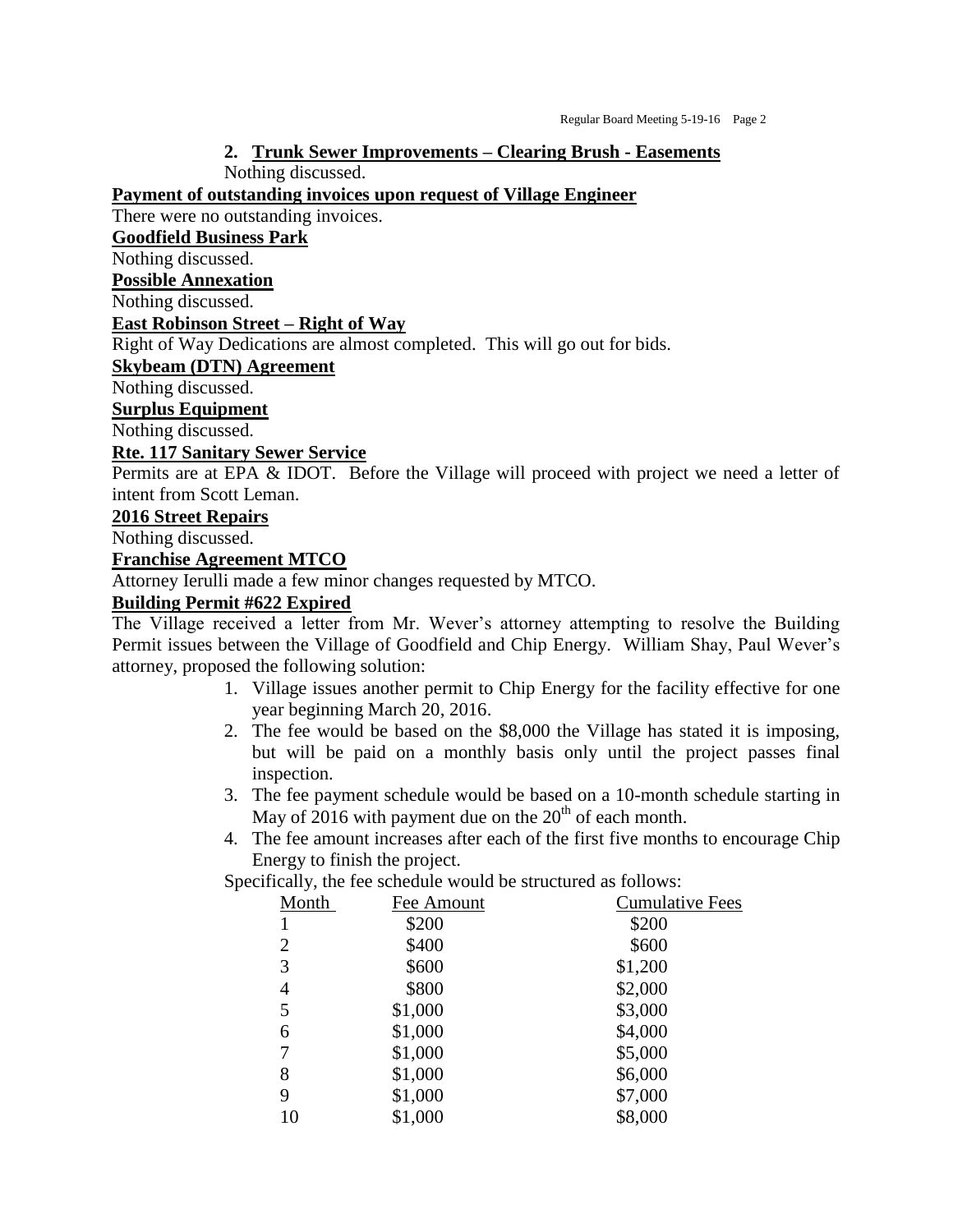Trustee Nohl asked Mr. Wever if he was in agreement with the proposal his attorney made. Mr. Wever was in agreement. Attorney Ierulli feels full payment should be paid to the Village and then rebated if project is completed. Trustee Ginder feels the Village should be reimbursed for attorney's fees related to this permit. Motion was made by Nohl, seconded by Otto to except the proposal as presented by Mr. Wever's attorney. Motion failed with the following roll call vote: Nohl – yes, Otto – yes, Kuntz – no, Wettstein – no, Ginder – no, Perry – yes and President Hohulin – no. President Hohulin stated he voted no because the fees are too small.

There was further discussion regarding this permit and a motion was made by Nohl, seconded by Otto to propose:

- 1. Permit fee of \$800 per month, with payments due on the  $20<sup>th</sup>$  of each month;
- 2. Permit start date of May 20, 2016 and will expire March 20, 2017;
- 3. The Permit includes four building inspections and associated administrative costs;
- 4. If additional inspections are required by the Village of Goodfield Building Inspector, Chip Energy will pay an additional \$200.00 per inspection to the Village of Goodfield.

Motion passed with the following roll call vote: Nohl- yes, Otto – yes, Kuntz – yes, Wettstein – yes, Ginder – yes and Perry – yes.

# **The Lakes at Oak Valley Drainage Easements – discussion and possible action**

PWA Nohl is still working on this project.

# **Storm Siren Replacement**

The storm siren has been ordered.

# **Proposed Safety Improvement for Norfolk Southern Railroad @Harrison & Birkey**

Engineer Yockey reported that 10% of the cost for improvements to Harrison and Birkey would be \$55,000. Only improvements on Birkey would be \$40,000 with a waiver from ICC. PWA Nohl talked to Aaron Tolliver with the ICC and Aaron said if the Village does improvements they do not have to use MFT funds so, if Village does any improvements they are fine with that. PWA Nohl will call Aaron and get it in writing and then have Aaron call Engineer Yockey.

# **NEW BUSINESS**

# **Appointments**

Motion was made by Ginder, seconded by Kuntz to approve the committee appointments as they are with no changes. Motion passed with the following roll call vote: Nohl – yes, Otto – absent, Kuntz – yes, Wettstein – yes, Ginder – yes and Perry – yes.

## **Budget/Appropriations**

Nothing discussed.

## **CMS Health Insurance Renewal**

Motion was made by Wettstein, seconded by Ginder to approve the CMS Healthcare Renewal. Motion passed with the following roll call vote: Nohl – yes, Otto – absent, Kuntz – yes, Wettstein – yes, Ginder – yes and Perry – yes.

# **Building Permits**

PWA Nohl informed the Board that the Building Permit Code needs to be reviewed. There will be a Health, Safety & Maintenance Committee Meeting to discuss the Building Permit Code.

## **Timberline Water Bill**

PWA Nohl has had numerous conversations with Mr. Rizquallah regarding his delinquent water/sewer bill. Mr. Rizquallah had made one payment and will send 3 pre-dated checks that will cover the rest of the bill.